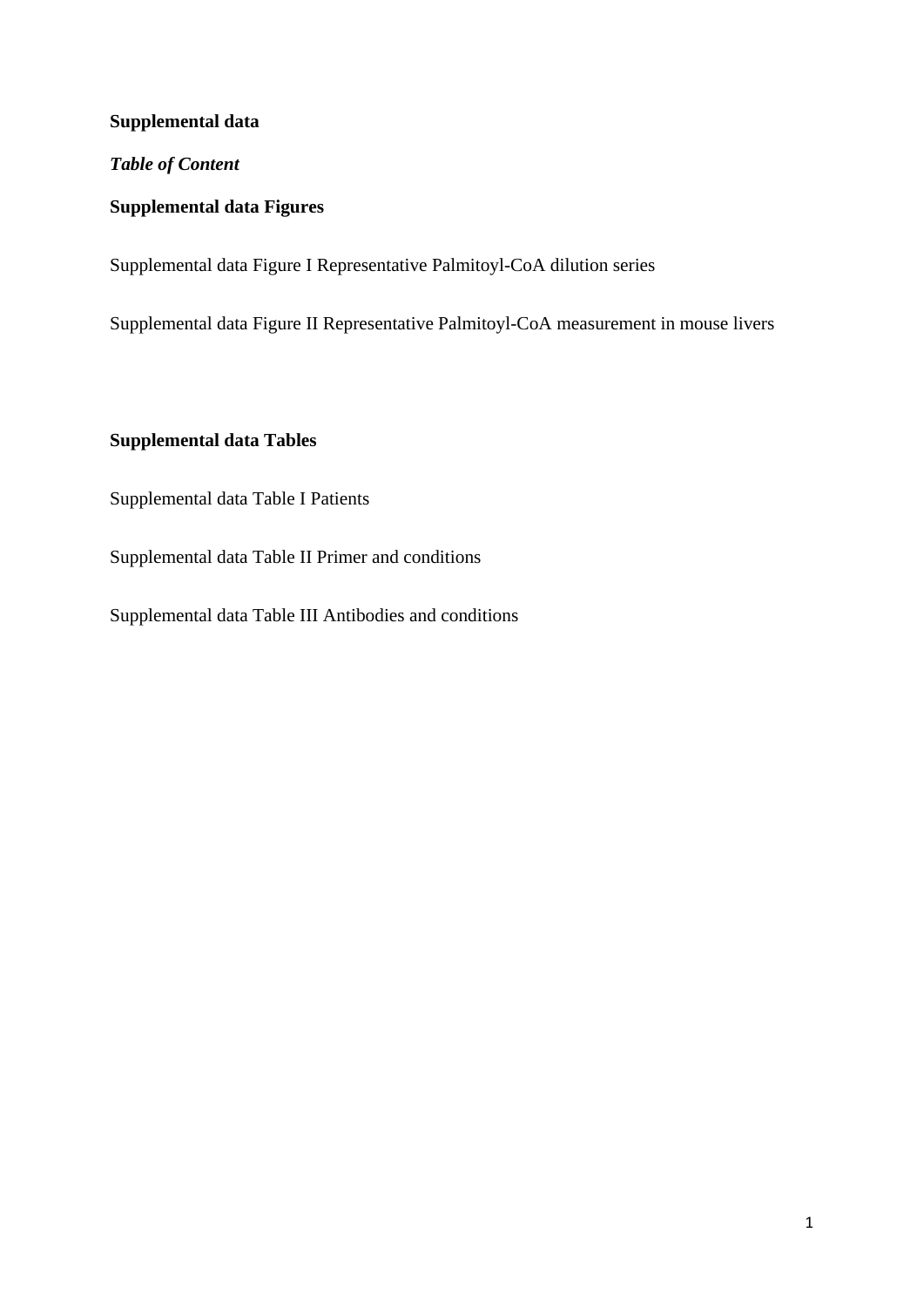# **Supplemental data Figures**

| 医目 圆圆图 全平全杰班协会中 热感 早                                                                                                 | Thermo Xcalibur Quan Browser - 20130316_quan.sld (Bracket 1, View All)<br>File View Zoom Options GoTo Help |                                                |                                           |                                                                                                             |                        |                                                                                                                                                                   |                     |                                                                   |                 |                 |                       |                     |              |      |             | $-6 - 3$ |
|----------------------------------------------------------------------------------------------------------------------|------------------------------------------------------------------------------------------------------------|------------------------------------------------|-------------------------------------------|-------------------------------------------------------------------------------------------------------------|------------------------|-------------------------------------------------------------------------------------------------------------------------------------------------------------------|---------------------|-------------------------------------------------------------------|-----------------|-----------------|-----------------------|---------------------|--------------|------|-------------|----------|
|                                                                                                                      |                                                                                                            |                                                |                                           |                                                                                                             |                        |                                                                                                                                                                   |                     |                                                                   |                 |                 |                       |                     |              |      |             |          |
|                                                                                                                      |                                                                                                            | Calibration File Embedded Calibration          |                                           |                                                                                                             |                        |                                                                                                                                                                   |                     |                                                                   |                 |                 |                       |                     |              |      | MalCoA      |          |
| Bracket in use Bracket 1                                                                                             |                                                                                                            |                                                |                                           |                                                                                                             |                        |                                                                                                                                                                   |                     |                                                                   |                 |                 |                       |                     |              |      | <b>ISTD</b> |          |
| <b>File Name</b>                                                                                                     | <b>Sample Type</b>                                                                                         | <b>Sample Name</b>                             | <b>Integration Type</b>                   | Area                                                                                                        | <b>ISTD</b><br>Area    | Area<br>Ratio                                                                                                                                                     | Specified<br>Amount | Calculated<br><b>Amount</b>                                       | % Diff          | <b>NRSD-AMT</b> | <b>Peak Status</b>    | Level               | <b>Units</b> | ٠    |             |          |
| pal_mal_c17_1u_130315132645 Standard                                                                                 |                                                                                                            |                                                | Manual Integration                        | 980906                                                                                                      | 450420                 | 2.178                                                                                                                                                             | 1000.000            | 1001.538                                                          | 0.15            |                 | 0.00 Response High 11 |                     |              |      |             |          |
| 2 1 130315145337                                                                                                     | Standard                                                                                                   |                                                | Manual Integration                        | 15500                                                                                                       | 205582                 | 0.075                                                                                                                                                             | 2.100               | 28,416                                                            | 1253.16         |                 | <b>NA Excluded</b>    | $\blacksquare$      |              |      |             |          |
| 4_22_130315145855                                                                                                    | Standard                                                                                                   |                                                | Method Settings                           | 16632                                                                                                       | 379658                 | 0.044                                                                                                                                                             | 4.220               | $-1.401$                                                          | $-133.20$       |                 | 0.00 Response Low 2   |                     |              |      |             |          |
| 8_44_130315150415                                                                                                    | Standard                                                                                                   |                                                | <b>Method Settings</b>                    | 17406                                                                                                       | 364165                 | 0.048                                                                                                                                                             | 8.440               | 2.469                                                             | $-70.75$        | 0.00            | Response Low 3        |                     |              |      |             |          |
| 16_9_130315150935                                                                                                    | Standard                                                                                                   |                                                | Method Settings                           | 20078                                                                                                       | 379033                 | 0.053                                                                                                                                                             | 16.900              | 7.443                                                             | -55.96          | 0.00            |                       | ×                   |              |      |             |          |
| 33_75_130315151453                                                                                                   | Standard                                                                                                   |                                                | <b>Method Settings</b>                    | 27735                                                                                                       | 333078                 | 0.083                                                                                                                                                             | 33,750              | 35.575                                                            | 5.41            | 0.00            |                       | к                   |              |      |             |          |
| 67 5 130315152013                                                                                                    | Standard                                                                                                   |                                                | Method Settings                           | 41979                                                                                                       | 354248                 | 0.119                                                                                                                                                             | 67.500              | 66.437                                                            | $-1.57$         | 0.00            |                       | 6                   |              |      |             |          |
| 125_130315152525                                                                                                     | Standard                                                                                                   |                                                | <b>Method Settings</b>                    | 66761                                                                                                       | 327225                 | 0.204                                                                                                                                                             | 125,000             | 134.818                                                           | 7.85            | 0.00            |                       | $\mathbf{r}$        |              |      |             |          |
| 250_130315153042<br>500 130315153600                                                                                 | Standard<br>Standard                                                                                       |                                                | Method Settings<br><b>Method Settings</b> | 131470<br>276928                                                                                            | 325996<br>343818       | 0.403<br>0.806                                                                                                                                                    | 250,000<br>500.000  | 269.997<br>486,448                                                | 0.00<br>$-2.71$ | 0.00<br>0.00    |                       | п<br>$\overline{9}$ |              |      |             |          |
| < > \ \ All \ Standards \ QCs \ Blanks \ Unknowns /<br>250 130315153042 (Method Settings)<br>RT: 1.78 - 2.53 SM: 13G |                                                                                                            | 3/15/2013 3:30:42 PM                           |                                           |                                                                                                             | $\left  \cdot \right $ |                                                                                                                                                                   |                     | Y = 0.0452485+0.00102966*X+1.09789e-006*X*2 R*2 = 0.9994 W: Equal | PalCoA          |                 |                       |                     |              |      |             |          |
| $100 -$<br>$90 -$<br>BD-                                                                                             | RT: 2.16<br>SN: 44                                                                                         | AA: 131470                                     |                                           | NL: 9.83E3<br>TIC F: - c ESI SRM<br>ms2 992 228<br>(924.942-927.942)<br><b>MS Genesis</b><br>$\overline{a}$ | 250 13031515304        | $24 -$<br>$22 -$<br>$2.0 -$<br>$1.8 -$<br>$1.6 -$                                                                                                                 |                     |                                                                   |                 |                 |                       |                     |              |      |             |          |
| $70 -$<br>60<br>50 <sup>2</sup><br>40-<br>30 <sup>2</sup><br>$20 -$<br>$10 -$<br>$0 -$<br>1.9<br>1.8                 | 20<br>2.1                                                                                                  | $\frac{1}{22}$<br>$\frac{1}{23}$<br>Time (min) | 24                                        | $\frac{1}{25}$                                                                                              |                        | $\frac{8}{6}$ 14 <sup>-1</sup><br>$\begin{array}{c} 2 \\ 2 \\ 3 \end{array}$<br>$1.0 -$<br>$0.8 -$<br>$0.6 -$<br>$0.4 -$<br>$0.2 -$<br>$0.0 -$<br>100<br>$\Omega$ | 200                 | 300<br>400                                                        | 500             | 600             | 700                   | 800<br>900          | 1000         | 1100 |             |          |

Supplemental data Figure I: Representative Palmitoyl-CoA dilution series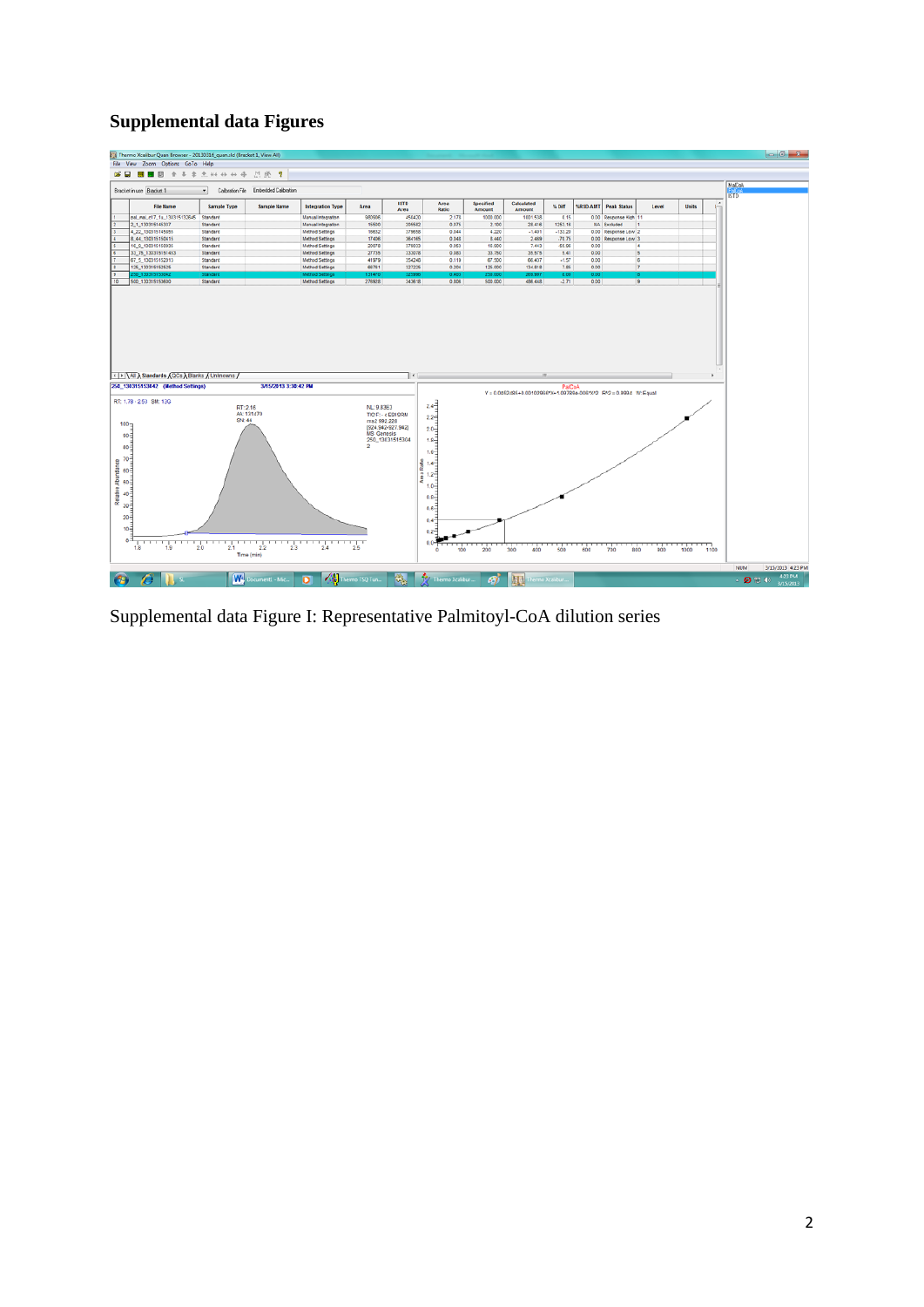

Supplemental data Figure II: Representative palmitoyl-CoA measurement in mouse livers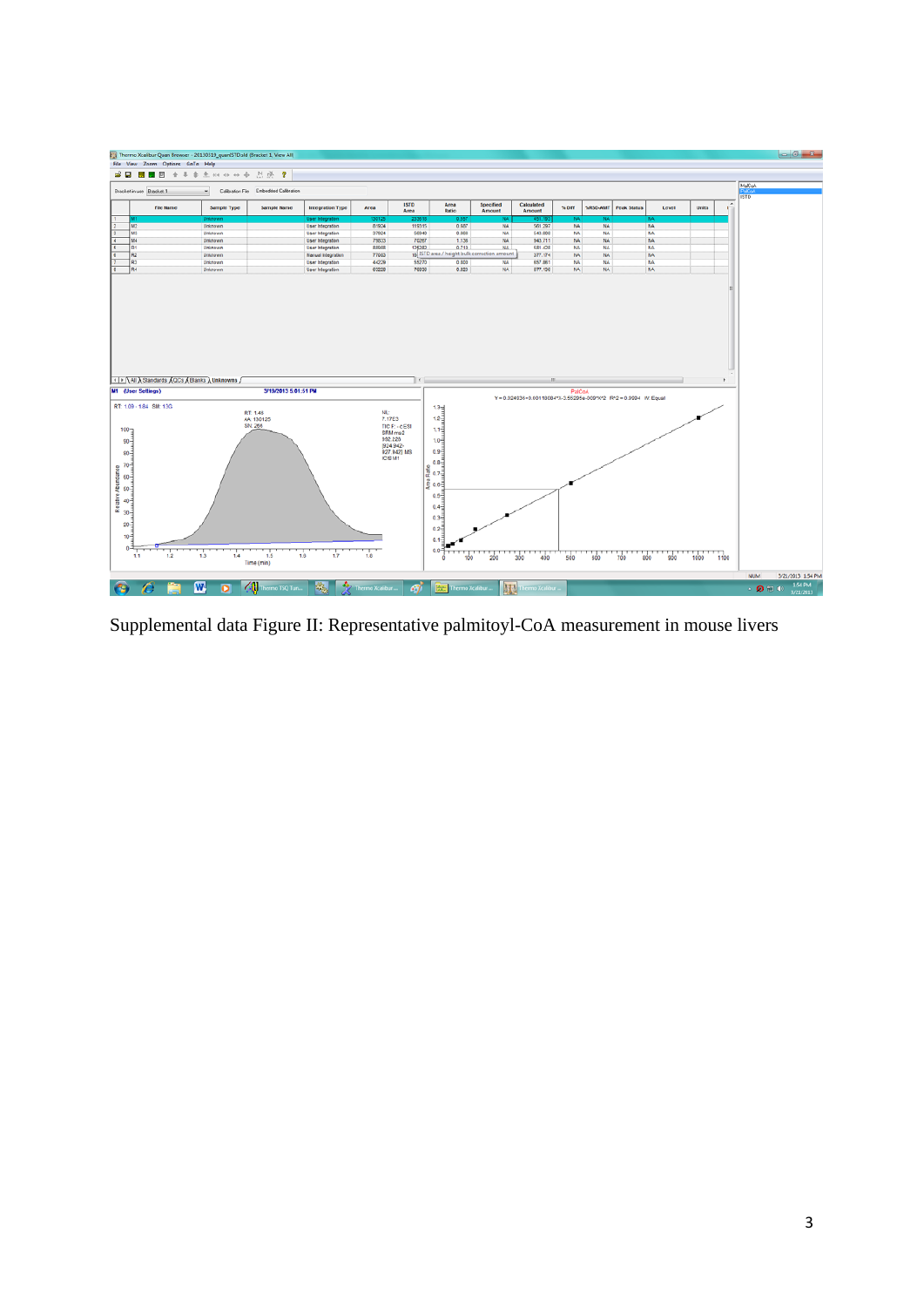# **Supplemental data Tables**

| Nr.            | diagnosis                                    |
|----------------|----------------------------------------------|
| 1              | cirrhosis, hepatitis                         |
| 2              | cirrhosis, hepatitis                         |
| 3              | liver cirrhosis, primary biliary cirrhosis   |
| $\overline{4}$ | cirrhosis                                    |
| 5              | cirrhosis, hepatitis                         |
| 6              | cirrhosis, hepatitis                         |
| 7              | liver cirrhosis, hepatitis C virus           |
| 8              | liver cirrhosis, hepatitis C virus           |
| 9              | liver cirrhosis, hepatitis B virus           |
| 10             | liver cirrhosis, alcoholic liver             |
| 11             | liver cirrhosis, hepatitis B virus           |
| 12             | cirrhosis, viral hepatitis                   |
| 13             | liver cirrhosis, alcoholic hepatitis         |
| 14             | liver cirrhosis, hepatitis C virus           |
| 15             | liver cirrhosis, Budd-chiary-S.              |
| 16             | liver cirrhosis, hepatitis C virus           |
| 17             | liver fibrosis, liver cirrhosis              |
| 18             | liver cirrhosis, liver cirrhosis alcoholic   |
| 19             | liver cirrhosis                              |
| $20\,$         | liver cirrhosis, viral hepatitis             |
| 21             | liver cirrhosis, hepatitis C virus           |
| 22             | liver cirrhosis                              |
| 23             | liver cirrhosis, hepatitis B virus           |
| 24             | liver cirrhosis                              |
| 25             | cirrhosis, hepatitis C virus                 |
| 26             | liver cirrhosis, hepatitis B virus           |
| 27             | liver cirrhosis, cryptogen., viral hepatitis |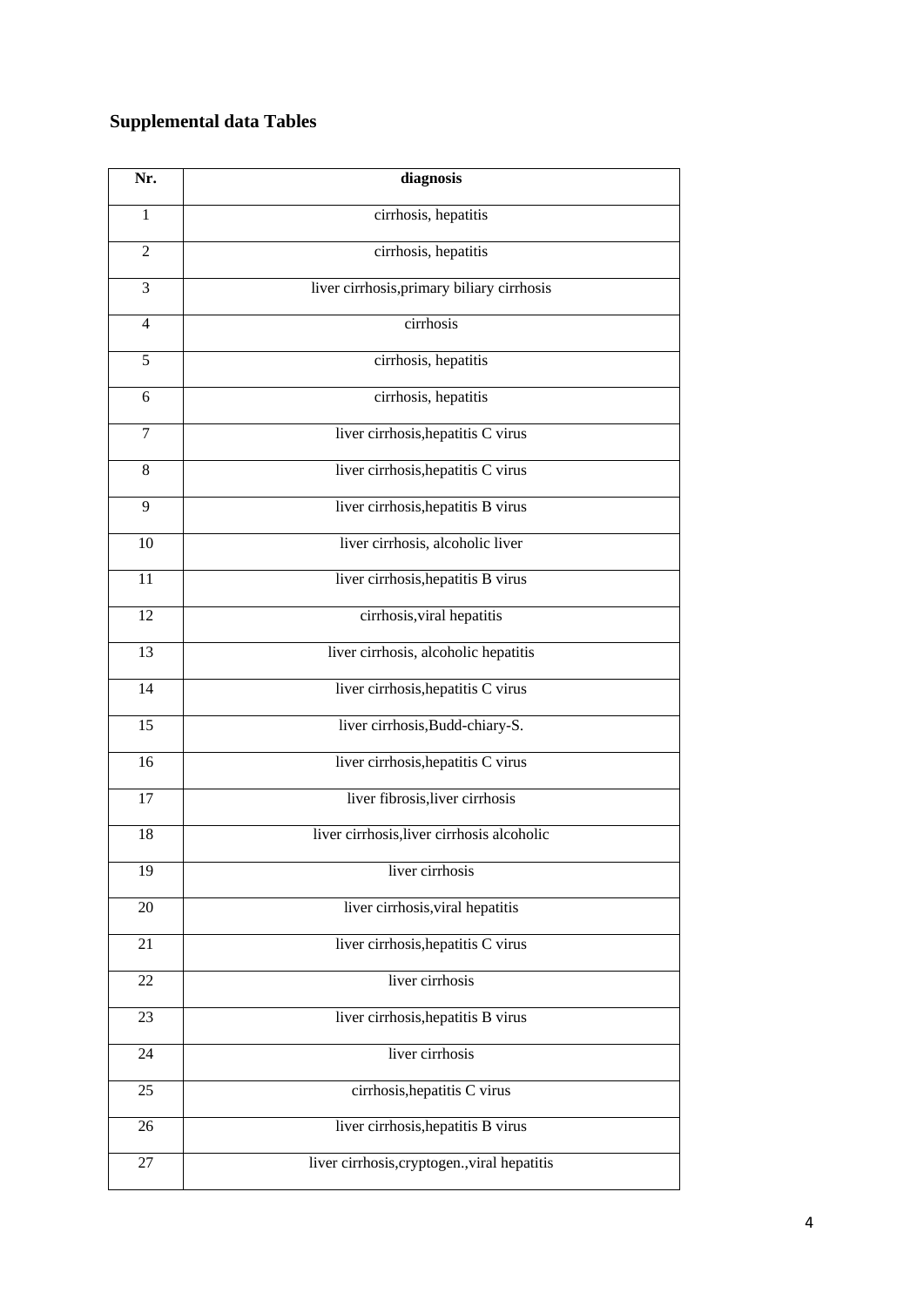| 28 | liver cirrhosis, viral hepatitis                      |
|----|-------------------------------------------------------|
| 29 | liver cirrhosis, viral hepatitis                      |
| 30 | liver cirrhosis                                       |
| 31 | liver cirrhosis, alcoholic liver cirrhosis            |
| 32 | liver cirrhosis                                       |
| 33 | liver cirrhosis, hepatitis B virus, hepatitis C virus |
| 34 | liver cirrhosis, hemachromatome                       |
| 35 | liver cirrhosis, alpha-1 antitrypsin deficiency       |

Supplemental data Table I: Patients / Diagnosis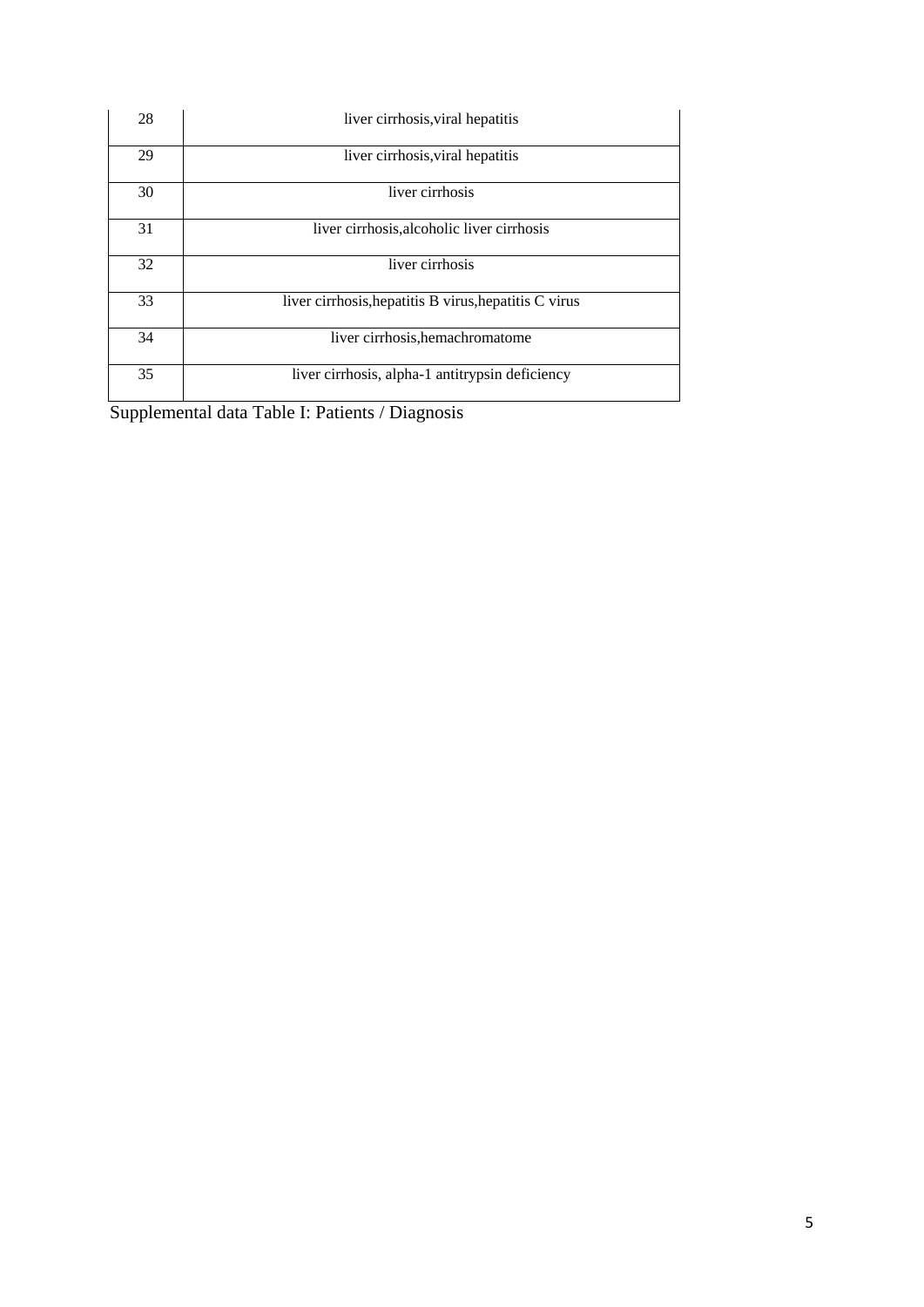|          |                               |                                      |          |                               | primer            |              |
|----------|-------------------------------|--------------------------------------|----------|-------------------------------|-------------------|--------------|
|          |                               |                                      | amplicon | gene bank                     | amount            |              |
|          |                               |                                      | size     | accession                     | [µl/reaction      | annealing    |
| gene     | forward primer sequence 5'-3' | reverse primer sequence 5'-3'        | [bp]     | number                        | $[10 \text{ mM}]$ | temp. $[°C]$ |
| huACTB   | TGCGTGACATTAAGGAGAAG          | GTCAGGCAGCTCGTAGCTCT                 | 107      | NM_001101                     | 0.4               | 60           |
| huACACA  | TCCGACCAGTAATCACTTTGC         | GGGAACGTTATCCCCAAACC                 | 139      | NM_198834.1                   | 0.5               | 60           |
| huELOVL6 | CACTGTGAGCTGGAAAAGGGAG        | GTGTGAAGTCAAACAGGGAGGG               | 104      | NM_024090.2                   | 0.4               | 60           |
| huFASN   | ACTTCCCCAACGGTTCAGGTTC        | GCGTCTTCCACACTATGCTCAG               | 150      | NM_004104.4                   | 0.4               | 62           |
| huGCK    | CCTTACGCTCCAAGGCTACA          | TCTCTCCGAGGGGCTAAGAG                 | 93       | NM_033508.1                   | 0.4               | 60           |
| huIGF2   | GGACTTGAGTCCCTGAACCA          | TGAAAATTCCCGTGAGAAGG                 | 100      | NM_000612                     | 0.5               | 56           |
| huMLXIPL | CCCAAGTGGAAGAATTTCAAAG        | CTCTTCCTCCGCTTCACATACT               | 110      | NM_032952.2                   | 0.4               | 59           |
| huNR1H3  | TCATCAACCCCATCTTCGAG          | <b>GCAATGAGCAAGGCAAACTC</b>          | 79       | NM_005693                     | 0.2               | 60           |
| hup62    | <b>GTTCCCGCATCATCACTCTTAT</b> | GAATCTCGCCAGCTGTTTGA                 | 117      | AF057352                      | 0.4               | 62           |
| huPKLR   | CCCACACTGAAAGCATGTCG          | <b>CTCCTGGAGCCCCAATCAG</b>           | 114      | NM_000298.5                   | 0.4               | 60           |
|          |                               |                                      |          | NM_001001928.                 |                   |              |
| huPPARA  | TGCGTAGAAGAGCCCAGAAA          | GTTGACTGGACGGAGCTGAG                 | 137      | 2                             | 0.2               | 60           |
| huSCD    | <b>GCCAATTTCCTCTCCACTGCTG</b> | AAGTTCGCTCTTAGAAGCTGCC               | 80       | NM_005063.4                   | 0.4               | 60           |
|          |                               |                                      |          | NM_001005291.                 |                   |              |
| huSREBF1 | CCATGGATTGCACTTTCGAA          | GGCCAGGGAAGTCACTGTCTT                | 66       | $\overline{c}$                | 0.4               | 60           |
| mu18s    | GTAACCCGTTGAACCCCATT          | CCATCCAATCGGTAGTAGCG                 | 151      | NR_003278.1                   | 0.4               | 58           |
| muMLXIPL | CTGGGGACCTAAACAGGAGC          | GAAGCCACCCTATAGCTCCC                 | 166      | NM_021455.4                   | 0.5               | 60           |
| muF4/80  | CTTTGGCTATGGGCTTCCAGTC        | GCAAGGAGGACAGAGTTTATCGT<br>${\bf G}$ | 165      | NM_010130                     | 0.3               | 60           |
| muPPARA  | CCTTCCCTGTGAACTGACG           | CCACAGAGCGCTAAGCTGT                  | 77       | NM_001113418.<br>$\mathbf{1}$ | 0.5               | 60           |

Supplemental data Table II: Primer and conditions